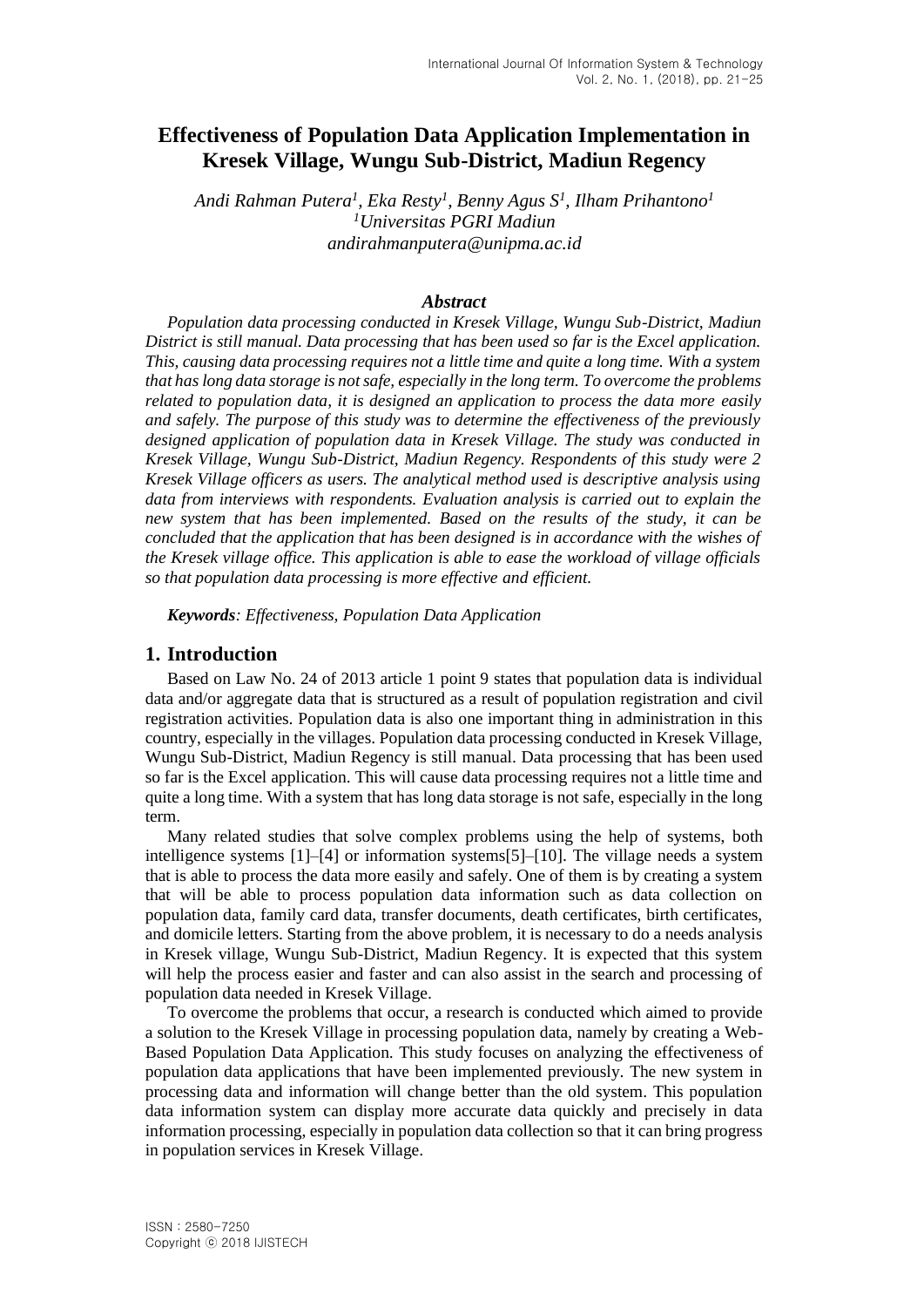## **2. Rudimentary**

The definition of resident and population according to Law Number 52 of 2009 on the Development of Population and Family Development in article 1 are: 1) Residents are Indonesian citizens and foreigners residing in Indonesia; 2) Population is matters relating to the number, structure, growth, distribution, mobility, dissemination, quality, and conditions of welfare that concern the politics, economy, social culture, religion, and environment of the local resident [11][12]. Population data is data about citizens who live in certain areas relating to the number, structure, growth, distribution, mobility, dissemination, quality, and conditions of welfare that concern the political, economic, social, cultural, religious and local environment.

PHP is one side server specifically designed for web applications. PHP is inserted between HTML languages, and because the language is server side, the PHP language will be executed by the server, so that the results sent to the browser are finished in HTML, and the PHP code will not be visible. PHP is Open Source Product. So, you can change the source code and distribute it freely [13]. Previous research conducted by Setiawan (2016) showed the level of satisfaction of Gondomanan Sub-District and Village Office employees. Village officers stated that they are satisfied with the information system that has been made because it is very easy to use and not too heavy. Therefore, this research needs to be performed in Kresek Village, so that population data processing is easier and safer [14].

## **3. Research Methodology**

This activity used several quantitative studies. The study was conducted in Kresek Village, Wungu Sub-District, Madiun Regency. Respondents of this study were 2 Kresek Village Officers as users/admin. The analytical method used was descriptive analysis by using data from interviews with respondents. The method of conducting research can be described as follows:



**Figure 1.** The analytical method

From the scheme above, it can be explained that research activities have five focus activities, namely:

1. Village Application Development

Community service activities with Kresek village partners began with an analysis of the needs of Kresek Village which related to information technology. Preliminary research indicated that Kresek Village required information technology in the form of village application to determine the population of Kresek village.

2. Population data collection

Population data in Kresek Village, it is necessary to map the location of the population that will have a roadmap for each population location to facilitate Kresek Village Officers.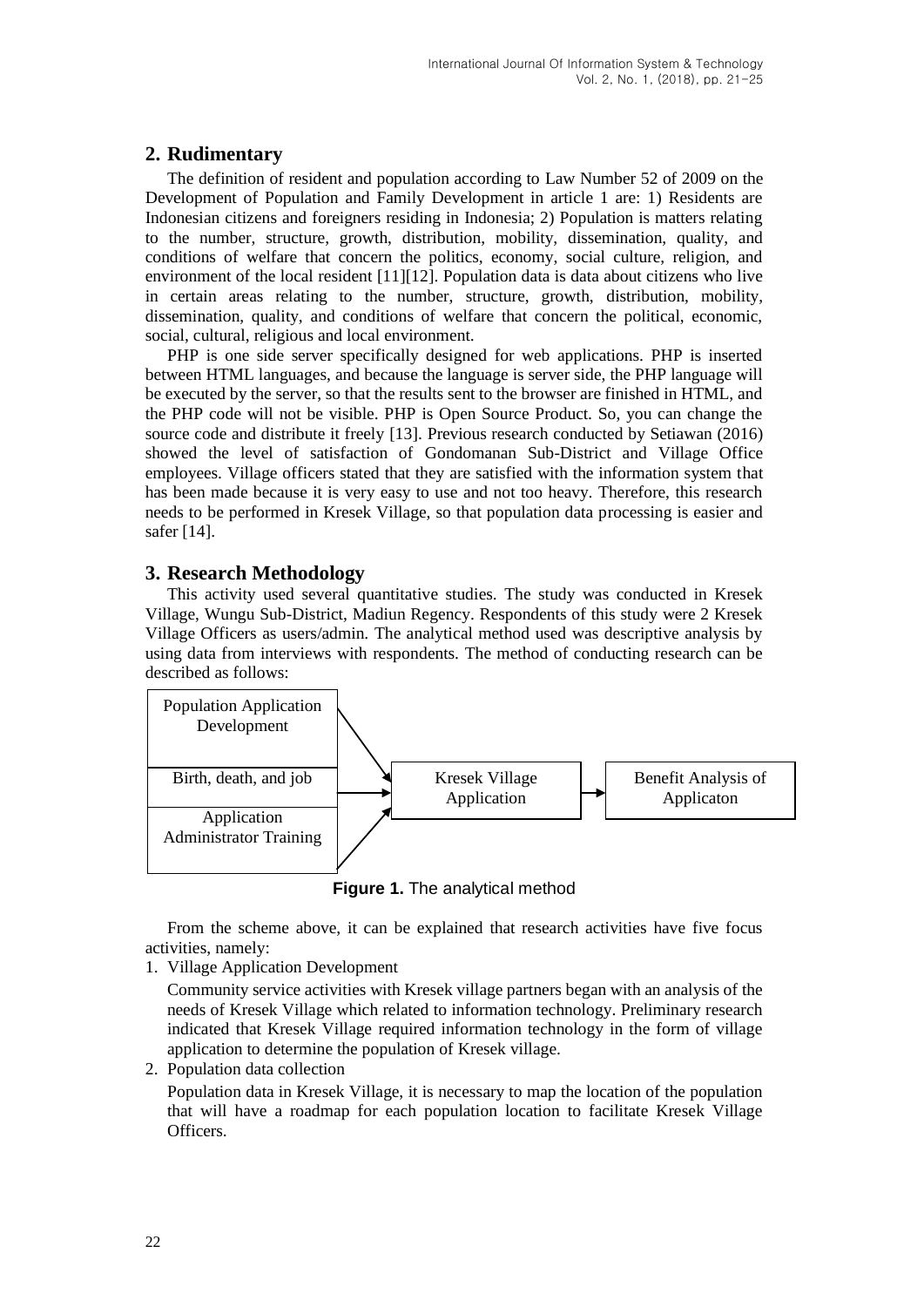3. Application Administrator Development

For the purposes of managing and maintaining the application, training for application managers is needed. The application manager has the duty to monitor and update information related to population.

4. Village Population Application Monitoring

To achieve the goal of community service with Kresek village partners, it is necessary to periodically monitor the use of village applications. Monitoring is used as an evaluation and improvement material for the future.

5. Benefit Analysis of Application

The researcher also carried out the benefits analysis of the village population application, which later this analysis could be used as an output of community service activities with the Kresek village partners.

This study focused on the fifth step, namely benefits analysis of village population application.

### **4. Result and Discussion**

This research is focused on the utilization of population data application. This application is used by village officers in processing population data, such as family data, correspondence, etc. At first, users (village officers) still did not understand how to process population data more easily and efficiently. After the application is developed, village officers can understand and know how to manage village population data in a practical and easy way. Furthermore, this study also provides information about the effectiveness of the application. The effectiveness of the application is obtained from the evaluation after the implementation of the application. Evaluation was carried out by conducting trials and direct interviews with two village officers as users in Kresek Village, Wungu Sub-District, Madiun Regency.

In general, the success rate of making the application of village population data is considered successful, although there are several things that are subject to evaluation. This evaluation material is obtained from the results of interviews with users. The interview results are described as follows. (1) Based on the trials carried out, the population data application system runs well and has enough functions that can be used for processing population data. The system flow is good and not confusing. (2) The features, for now, are sufficient, but it is better to add more features such as other correspondence (domicile certificate, business certificate, good conduct certificate, etc.), and (3) added with population data archive application.

### **5. Conclusion**

Based on the results of the study, it can be concluded that the application of village population data is useful in processing population data effectively and efficiently. Application of population data at the Kresek Village office is in accordance with the wishes of the village office. Based on these conclusions, it is suggested several things regarding the application as follows:

- a. There needs development in terms of appearance and completeness of the program
- b. Population Data Applications in Kresek Village based on web applications can be developed as an online web.

### **References**

- [1] Sumijan, A. P. Windarto, A. Muhammad, and Budiharjo, "Implementation of Neural Networks in Predicting the Understanding Level of Students Subject," *Int. J. Softw. Eng. Its Appl.*, vol. 10, no. 10, pp. 189–204, 2016.
- [2] B. Supriyadi, A. P. Windarto, T. Soemartono, and Mungad, "Classification of natural disaster prone areas in Indonesia using K-means," *Int. J. Grid Distrib.*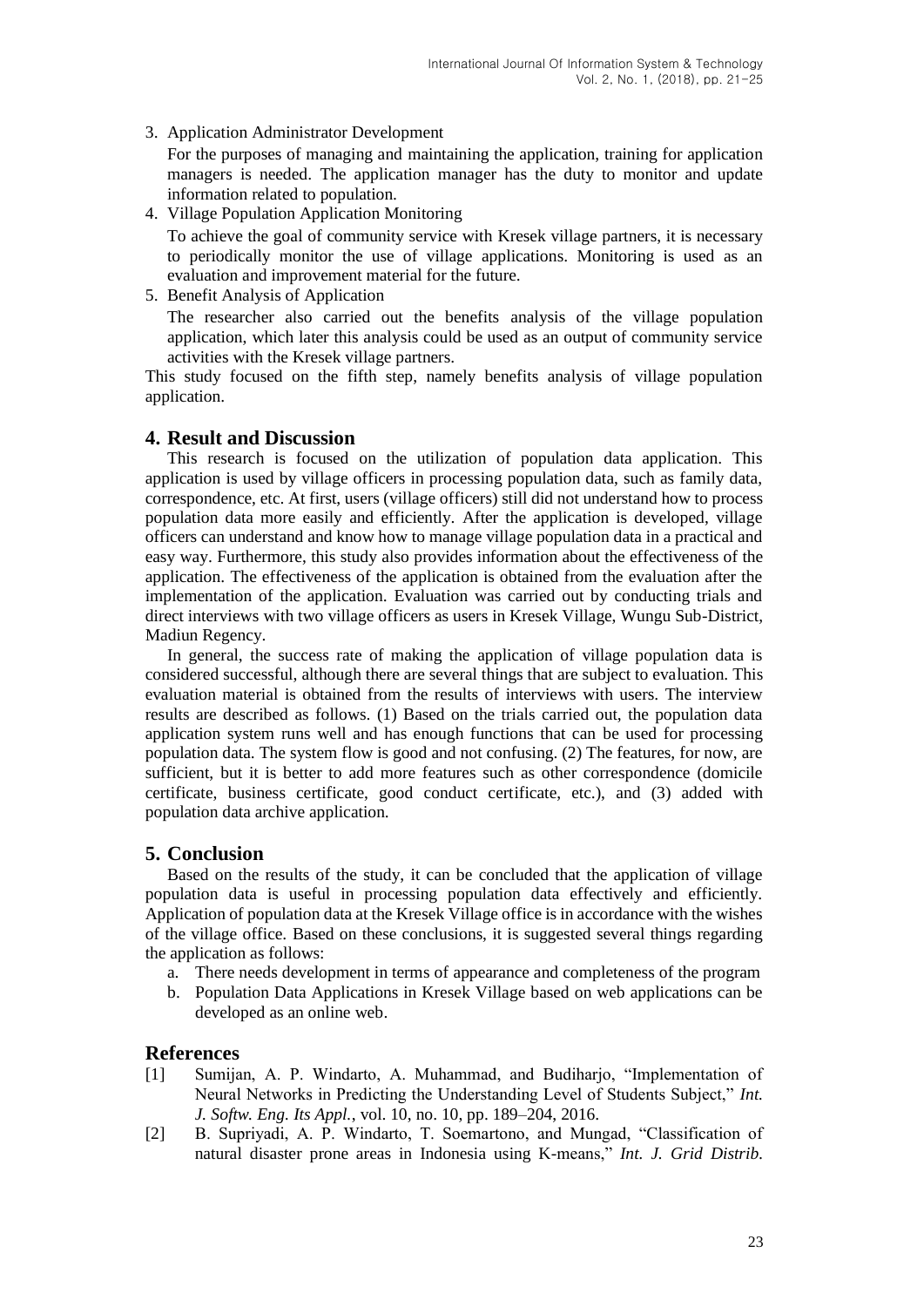*Comput.*, vol. 11, no. 8, pp. 87–98, 2018.

- [3] R. Rahim *et al.*, "Enhanced pixel value differencing with cryptography algorithm," in *MATEC Web of Conferences 197*, 2018, vol. 3011, pp. 1–5.
- [4] A. P. Windarto, "Implementation of Data Mining on Rice Imports by Major Country of Origin Using Algorithm Using K-Means Clustering Method," *Int. J. Artif. Intell. Res.*, vol. 1, no. 2, pp. 26–33, 2017.
- [5] V. M. Athawale and S. Chakraborty, "A comparative study on the ranking performance of some multi-criteria decision-making methods for industrial robot selection," *Int. J. Ind. Eng. Comput.*, vol. 2, no. 4, pp. 831–850, 2011.
- [6] A. P. W. Budiharjo and A. Muhammad, "Comparison of Weighted Sum Model and Multi Attribute Decision Making Weighted Product Methods in Selecting the Best Elementary School in Indonesia," *Int. J. Softw. Eng. Its Appl.*, vol. 11, no. 4, pp. 69– 90, 2017.
- [7] L. Y. Chen and T. C. Wang, "Optimizing partners' choice in IS/IT outsourcing projects: The strategic decision of fuzzy VIKOR," *Int. J. Prod. Econ.*, vol. 120, no. 1, pp. 233–242, 2009.
- [8] A. V. Devadoss and M. Rekha, "A New Intuitionistic Fuzzy ELECTRE II approach to study the Inequality of women in the society," *Glob. J. Pure Appl. Math.*, vol. 13, no. 9, pp. 6583–6594, 2017.
- [9] C. Hsu, J. Goh, and P. Chang, "Development of Decision Support System for House Evaluation and Purchasing," *World Acad. Sci.*, vol. 6, no. 5, pp. 572–577, 2012.
- [10] A. Wanto *et al.*, "Levenberg-Marquardt Algorithm Combined With Bipolar Sigmoid Function To Measure Open Unemployment Rate In Indonesia," *Int. Conf. Comput. Environ. Agric. Soc. Sci. Heal. Sci. Eng. Technol. (3rd ICEST)*, vol. 3, no. 1, 2018.
- [11] D. V. Chulkov, "On the Role of Switching Costs and Decision Reversibility in Information Technology Adoption and Investment," *J. Inf. Syst. Technol. Manag.*, vol. 14, no. 3, pp. 309–321, 2017.
- [12] Y. H. Almamary, A. Shamsuddin, and N. A. A. Hamid, "The impact of management information systems adoption in managerial decision making: a review," *Manag. Inf. Syst.*, vol. 8, no. 4, pp. 010–017, 2013.
- [13] Republik Indonesia. 1971. *Undang-Undang Nomor 7 Tahun 1971 tentang Ketentuan-Ketentuan Pokok Kearsipan*. Jakarta: Sekretariat Negara.
- [14] Setiawan, D.B.B. "Perancangan Aplikasi Sistem Informasi Kependudukan di Kecamatan Gondomanan". Jurnal Informatika UPGRIS, vol 2, no. 2, (2016). pp 113- 118



### **Authors**

**1 st Author** *Andi Rahman Putera Universitas PGRI Madiun andirahmanputera@unipma.ac.id*

**2 nd Author** *Eka Resty Universitas PGRI Madiun*